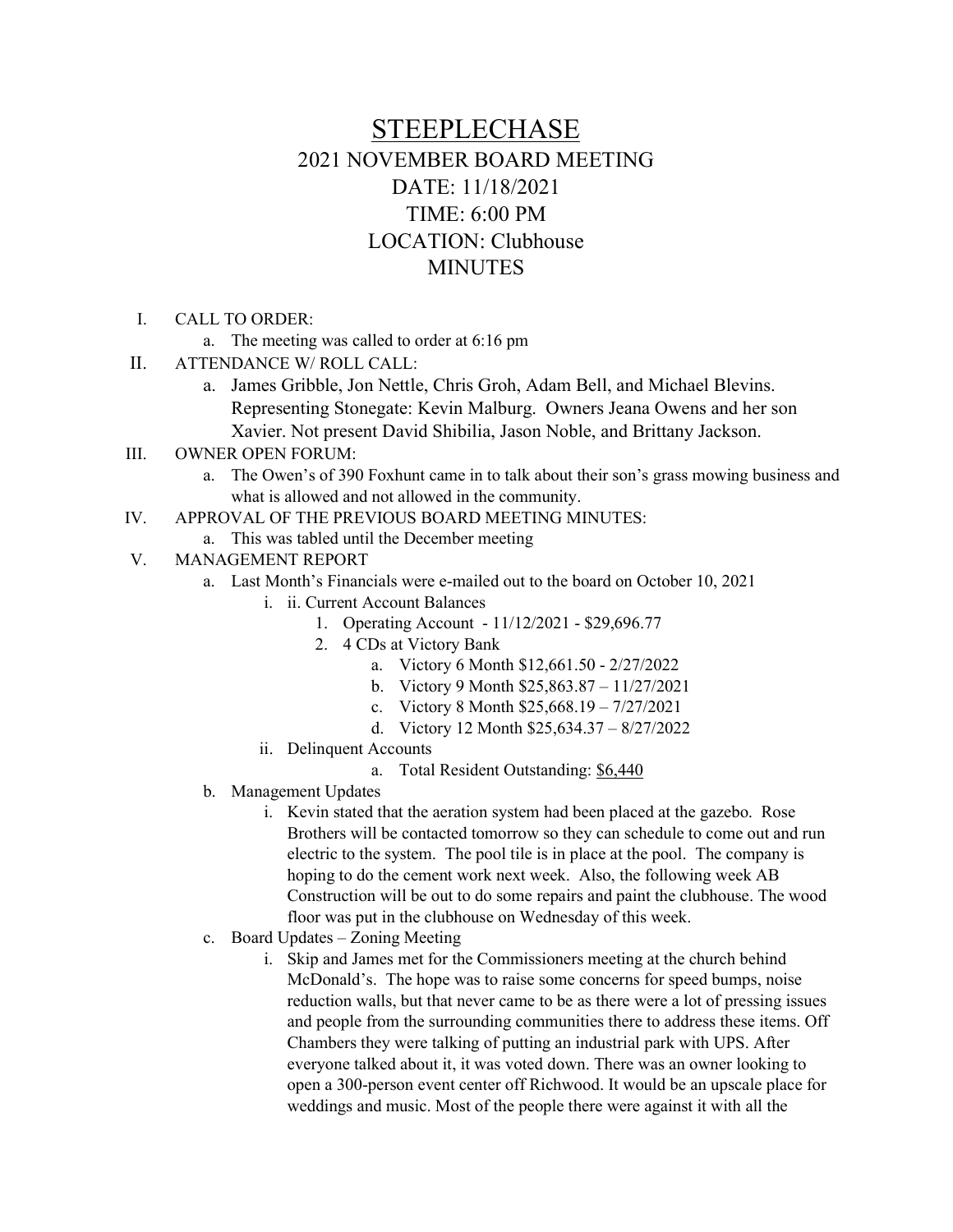additional traffic it could bring and noise later in the evenings. They did not approve it, but the owner of the land talked about selling it off at one-acre parcels to build homes. The proposed road work should be completed 2023 and the reason so much is going on right now is the funding that is there must be all spent at one time.

## VI. OLD BUSINESS:

- a. 2022 Budget
	- i. The board reviewed the 2022 budget that had been proposed as a \$0 increase. The board reviewed some options for an increase but noted that with the proposed work for the next year an increase should not be needed. Jon motioned to approve the 2022 budget of a \$150 quarterly fee for the Steeplechase Homeowner's Association and Michael seconded the motion. It was approved unanimously.
- b. Sediment Removal
	- i. Tabled
- c. Plaque for Wayne Hampton
	- i. Tabled
- d. Plaque box near flags David Shibila
	- i. Information is in the packet but was tabled.
- e. Electrical Around Pool
	- i. This was completed last week. The board could see the lights working from the clubhouse.
- f. Overall CCR and By-Law Revisions: Driveway Extensions & Emergency Vehicles i. Tabled.
- g. Additional Street Lights
	- i. The board reviewed the streetlights for the new development. The owners requested three more streetlights. One for each mailbox location on Wynfair (there are two) and one between the middle of them. Kevin met with Duke and after looking at the request they proposed doing the complete reverse of it and put the lights on the opposite side from the mailboxes and the middle point being on the south side of the street. This would allow for short, open trenching which would only cost about 7k. The other option would require some directional boring and would increase it to 10k. The board is going to review what the lighting looks like from across the street and meeting again in two weeks to discuss further.
- h. Punching Bag \$250 (Image below)
- i. Beaver and Muskrats
	- i. The board noted that two beavers were caught.
- j. Walking Path Repairs
	- i. Tabled
- VII. NEW BUSINESS:
	- a. Transition area for Grand National to Circle is supposed to have some wedging put in to make the transition smoother. There is still a second coat of asphalt that needs to go down to complete the road.
- VIII. NEXT MEETING:
	- a. The next meeting is scheduled for December 2, 2021
- IX. ADJOURNMENT: